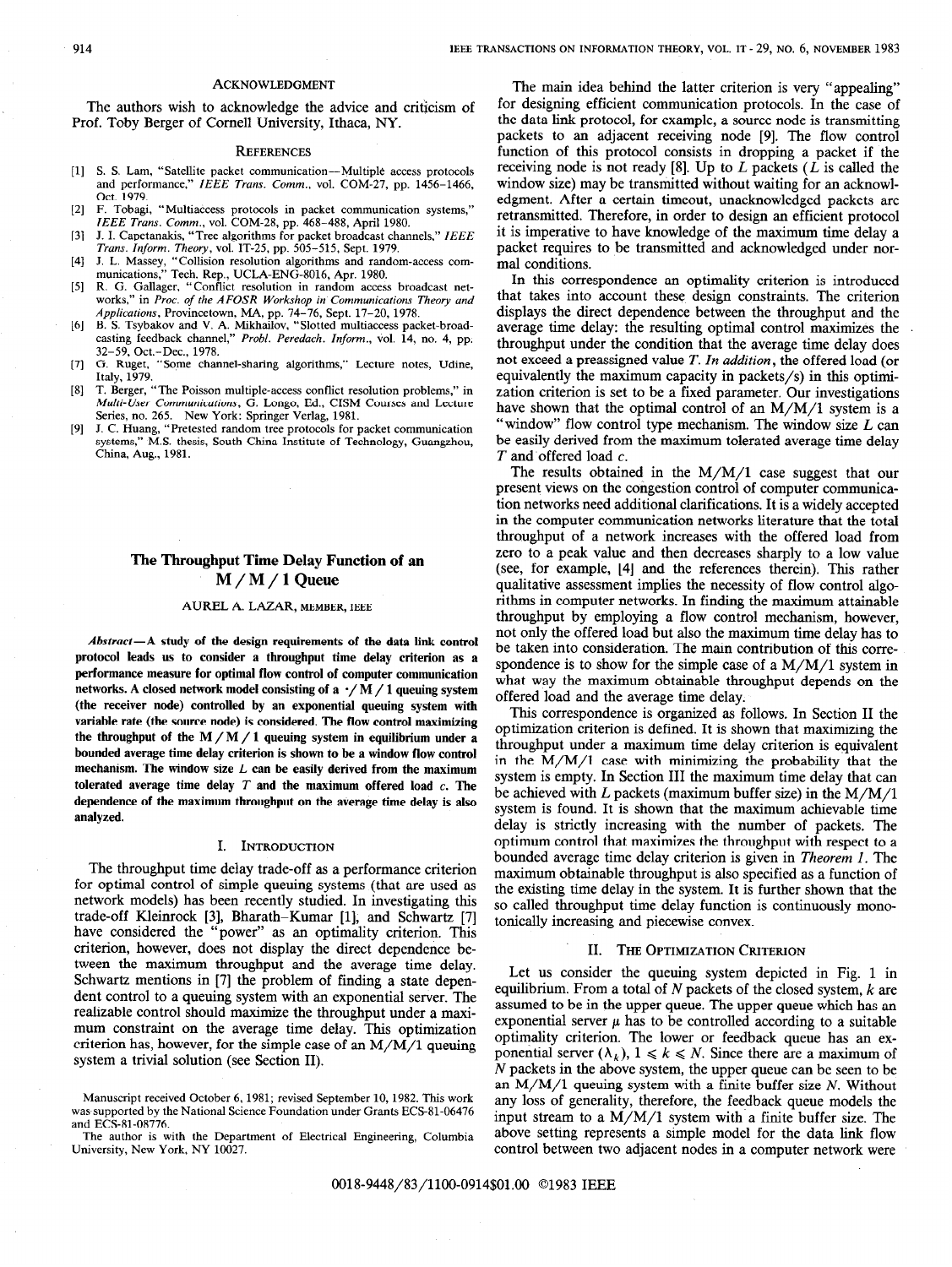

Fig. 1. Model for data link flow control.

each packet is acknowledged upon its arrival [9]. The upper queue models the receiving node and the lower queue the source node. The time delay incurred on the acknowledgments is assumed to be negligible. For modeling purposes it is also assumed that the source node has an infinitely large pool of packets.

The average throughput and the average time delay of the  $M/M/1$  system (upper queue) are given by [2], [6]:

> N  $E$   $\begin{matrix} K & K \\ K-1 \end{matrix}$

and

$$
E\tau_N = \frac{\sum_{k=1}^N k p_k}{\mu \sum_{k=1}^N p_k},
$$

respectively, where

$$
p_k = \prod_{l=0}^{k-1} \frac{\lambda_{N-l}}{\mu} p_0
$$

and

$$
p_0 = \frac{1}{1 + \sum_{k=1}^{N} \prod_{l=0}^{k-1} \frac{\lambda_{N-l}}{\mu}}
$$

denote the probabilities that the upper queue contains  $k$  packets,  $1 \leq k \leq N$ .

Definition 1:  $\lambda = (\lambda_k)$ ,  $1 \le k \le N$ , will hereafter denote the control.

Following [5] we formally introduce now the class of admissible controls.

*Definition 2:* The class of controls  $\lambda = (\lambda_k)$ ,  $1 \le k \le N$ , satisfying the peak constraint

$$
0\leqslant \lambda_k\leqslant c,
$$

for all k,  $1 \le k \le N$ , where c,  $c \in R_+$ , is a constant is called admissible.

Remark: The following analysis shows the need for introducing the class of admissible controls. Let us assume that the rate of the lower queuing system in Fig. 1 is infinitely large. Since the lower queue is a "short circuit" in this case, packets leaving the upper queuing system rejoin instantaneously its queue. With  $N$ packets in the closed system the time delay amounts to  $N/\mu$  and the throughput is equal with the maximum achievable value  $\mu$ . By using only one packet in the system the time delay can be reduced to its minimum value  $1/\mu$  and the value of the throughput remains the same.

Definition 3: The control  $\lambda = (\lambda_k)$ ,  $1 \le k \le N$ , is said to be optimum over the class of admissible controls for a given  $T, T \in$  $\overline{R}_{+}$ , if the maximum

$$
\max_{E\tau_N\leq T} E\gamma_N
$$

is achieved.

Let  $x_k$  denote the expression

$$
x_k = \prod_{l=0}^{k-1} \frac{\lambda_{N-l}}{\mu} \bigg( = \frac{p_k}{p_0} \bigg),
$$

for all  $k, 1 \leq k \leq N$ . Thus

$$
\sum_{k=1}^{N} x_k = \sum_{k=1}^{N} \frac{p_k}{p_0} = \frac{1-p_0}{p_0} = \frac{1}{p_0} - 1
$$

and

$$
p_0 = \frac{1}{1 + \sum_{k=1}^{N} x_k}.
$$

Intuitively, maximizing the throughput by using a bounded time delay criterion is the same as minimizing the probability that the system is empty. This assertion is proven in the following lemma.

Lemma 1:  $\lambda = (\lambda_k)$ ,  $1 \le k \le N$ , is optimum in the class of admissible controls for a given  $T, T \in \mathbb{R}_+$ , if it achieves the maximum

$$
\max_{\sum_{k=1}^{N} (k - \mu T) x_k \leq 0} \left\{ \sum_{k=1}^{N} x_k = \frac{1}{p_0} - 1 \right\},\tag{1}
$$

where  $0 \le x_k \le (c/\mu)^k = \rho^k$ , for all  $k, 1 \le k \le N$ .

*Proof:* Since the condition  $E_{T_N} \leq T$  is equivalent with

$$
\sum_{k=1}^N (k - \mu T) x_k \leq 0
$$

and

$$
E\gamma_N = p_0 \cdot \sum_{k=1}^N \mu x_k = \mu \left( 1 - \frac{1}{1 + \sum_{k=1}^N x_k} \right) = \mu (1 - p_0)
$$

the optimum control  $\lambda = (\lambda_k)$ ,  $1 \le k \le N$ , satisfies (1). Q.E.D.

*Definition 4:* The mapping  $F: \mathbb{R} \to \mathbb{R}$  given by

$$
F(T) = \max_{E\tau_N \leq T} E\gamma_N
$$

is called the throughput time delay function.

## III. OPTIMAL FLOW CONTROL OF THE M / M / 1 QUEUE

In order to simplify the proof of the main theorem, a series of necessary results will be first presented. In Lemma 2 we derive the expression for the maximum time delay and an achievable upper bound to it. In Lemma  $3$  it is shown that the maximum achievable time delay in an  $M/M/1$  system is increasing with the number of packets.

Lemma 2: The maximum average time delay  $T_{\text{max}}^{(L)}$  achieved with  $L$  packets in the system is

$$
T_{\max}^{(L)} = \frac{1}{\mu} \cdot \frac{\sum_{k=1}^{L} k \rho^k}{\sum_{k=1}^{L} \rho^k} < \frac{L}{\mu}.
$$
 (2)

Proof: Let us first show that

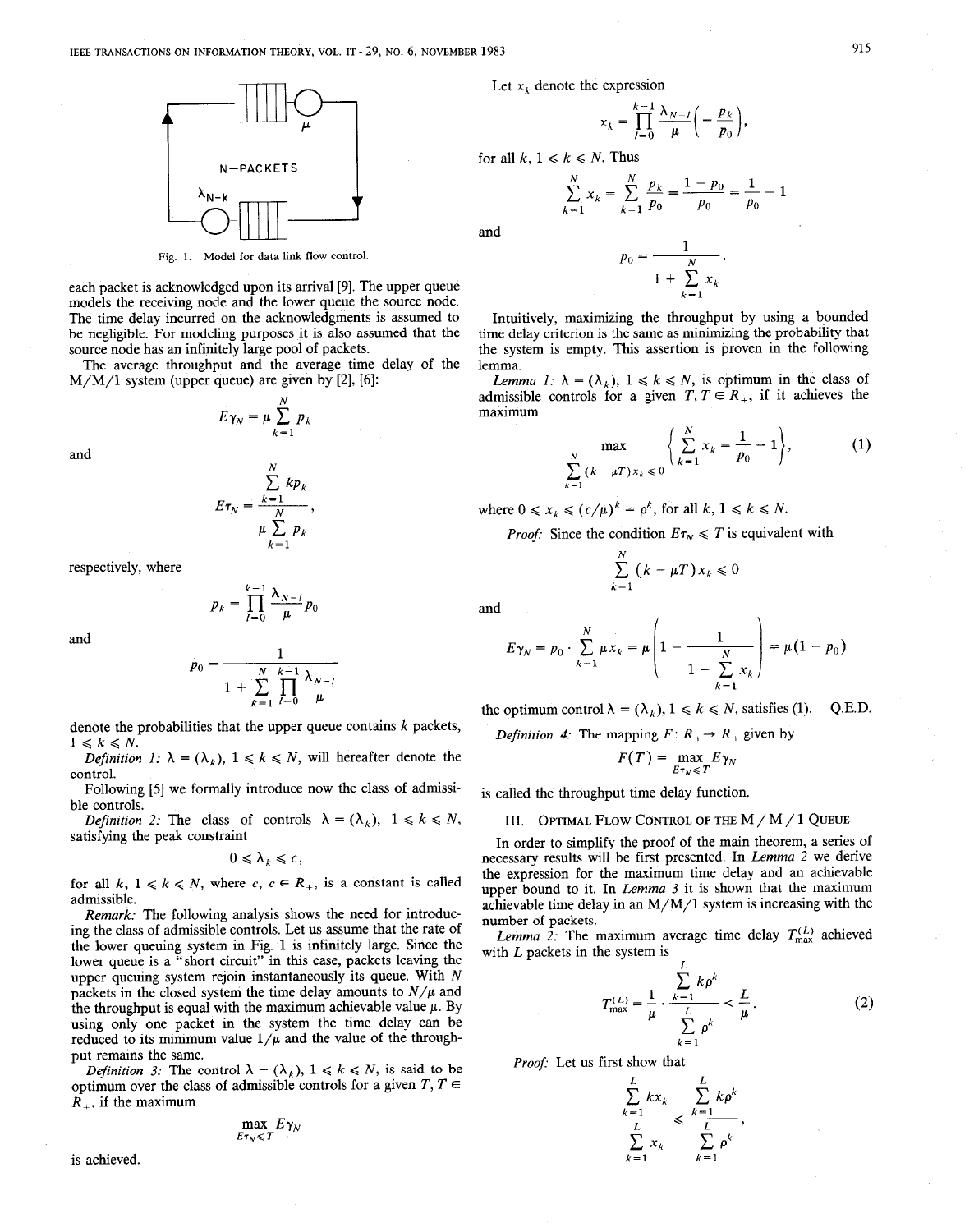where  $2 \le L \le N$ . The condition

$$
\sum_{k=1}^N (k - \mu T) x_k \leq 0,
$$

can be written as

$$
(L - \mu T)x_L \leqslant -\sum_{\substack{k=1\\k \neq L}}^N (k - \mu T)x_k
$$

 $\ddot{\phantom{a}}$ 

or since  $L - \mu T > 0$ 

$$
x_L \leqslant -\frac{1}{L - \mu T} \sum_{\substack{k=1\\k \neq L}}^N (k - \mu T) x_k.
$$

Thus

Q.E.D.

$$
\sum_{k=1}^{N} x_k \leq -\frac{1}{L - \mu T} \sum_{k=L+1}^{N} (k - L) x_k
$$

$$
+ \frac{1}{L - \mu T} \sum_{k=1}^{L-1} (L - k) x_k
$$

$$
\leq \frac{1}{L - \mu T} \sum_{k=1}^{L-1} (L - k) \rho^k.
$$

Equality can be achieved if and only if

$$
x_k = \begin{cases} 0, & L+1 \le k \le N; \\ \frac{1}{L-\mu T} \sum_{l=1}^{L-1} (\mu T - l) \rho', & k = L; \\ \rho^k, & 1 \le k \le L-1. \end{cases}
$$

It remains only to show that

$$
0<\sum_{k=1}^{L-1}(\mu T-k)\rho^k\leq (L-\mu T)\rho^L,
$$

 $0 \leq x_L \leq \rho^L$ ,

which is equivalent to

$$
\frac{1}{\mu} \cdot \frac{\sum\limits_{k=1}^{L-1} k \rho^k}{\sum\limits_{k=1}^{L-1} \rho^k} < T \leq \frac{1}{\mu} \cdot \frac{\sum\limits_{k=1}^{L} k \rho^k}{\sum\limits_{k=1}^{L} \rho^k},
$$

$$
\quad \text{or} \quad
$$

Λ

or

$$
T_{\max}^{(L-1)} < T \leq T_{\max}^{(L)}.
$$

Q.E.D.

Remark: Since the lower queue will contain at all times at least  $N - L$  packets, the optimum control can also be achieved by a control scheme using a total of  $N = L$  packets. We require that

$$
\lambda_k = \begin{cases} c, & 2 \leq k \leq L; \\ \frac{1}{L/\mu - T} \sum_{l=1}^{L-1} (\mu T - l) \rho^{l+1-L}, & k = 1. \end{cases}
$$

Therefore the optimal control is a window type mechanism. The window size  $L$ , the maximum number of unacknowledged packets, can be easily derived from the maximum time delay of the system. Naturally the number of packets will depend on the

since

Note also that

 $\sum_{k=1}^{L} (L - k) \rho^{k} > 0.$ 

Remark: The right-hand side of inequality (2) can be achieved when  $\rho \rightarrow \infty$ . This corresponds to the situation when the served packets rejoin instantaneously the queue.  $L/\mu$  is then exactly the average time delay of a  $M/M/1$  queue having constantly  $L$ packets in the system. A simple equivalent expression for  $T_{\text{max}}^{(L)}$  is derived in the corollary to the Theorem I.

*Lemma 3:* The maximum average time delay in the  $M/M/1$ system is strictly increasing with the number of packets  $L$ , i.e.,

$$
T_{\max}^{(L)} < T_{\max}^{(L+1)},
$$

for all  $L, L < N$ .

Proof: We have to show that

$$
\frac{\sum\limits_{k=1}^{L} k \rho^k}{\sum\limits_{k=1}^{L} \rho^k} < \frac{\sum\limits_{k=1}^{L+1} k \rho^k}{\sum\limits_{k=1}^{L+1} \rho^k},
$$

or

$$
\sum_{k=1}^L (L+1-k)\rho^k > 0.
$$

The latter inequality is true since  $k < L + 1$ . Q.E.D.

We can now give the following theorem.

Theorem 1: Given that  $T_{\text{max}}^{(L-1)} < T \leq T_{\text{max}}^{(L)}$ ,  $2 \leq L \leq N$ , the optimum control of a M/M/1 queue with a maximum of N packets in the system is given by

$$
\lambda_k = \begin{cases} c, & N - L + 2 \le k \le N; \\ \frac{1}{L/\mu - T} \sum_{l=1}^{L-1} (\mu T - l) \rho^{l+1-L}, & k = N - L + 1; \\ 0, & 1 \le k \le N - L. \end{cases}
$$

Finally, the maximum throughput amounts to

 $\prime$ 

$$
F(T) = \mu \left( 1 - \frac{1}{1 + \frac{1}{L - \mu T} \sum_{k=1}^{L-1} (L - k) \rho^k} \right).
$$

Proof: Let us assume that

$$
T_{\max}^{(L-1)} < T \leq T_{\max}^{(L)},
$$

 $\frac{x_k}{x_l} \leqslant \rho^{k-l}$ for all  $k > l$ , the expression on the left-hand side is negative.

 $\sum_{k=1}^{L} \sum_{l=1}^{L} x_k \rho'(k-l) \leq 0.$ 

 $T_{\max}^{(L)} < \frac{L}{\mu}$ 

Due to the symmetry in  $k$  and  $l$  and the fact that

or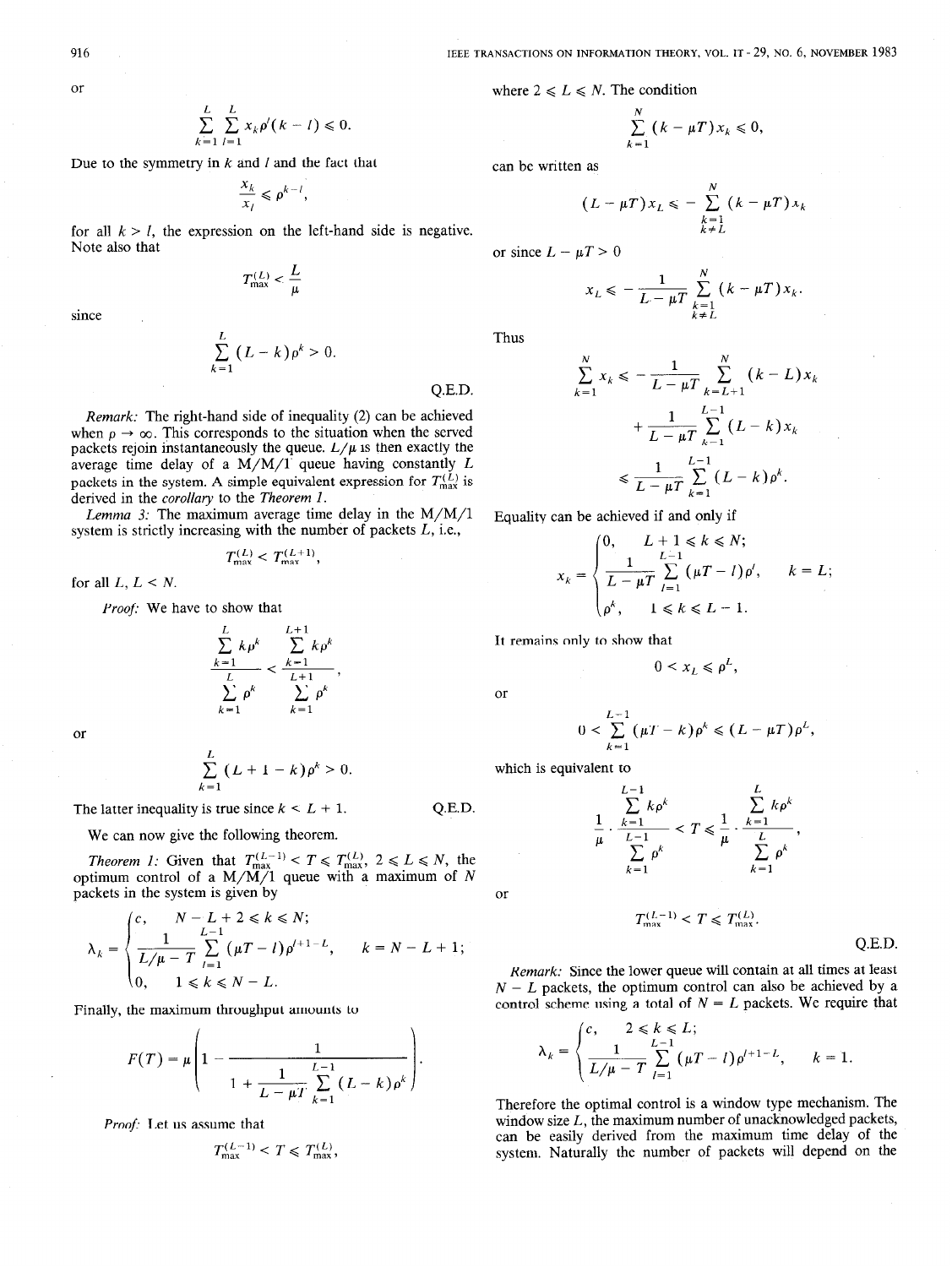

Fig. 2. Throughput time delay function ( $\mu = 10$ ,  $c = 7$ ).

maximum offered load (or line capacity into the system). The result obtained is known to be commonly implemented in practice [9]. and

Corollary: If  $T = T_{\text{max}}^{(L)}$  then

$$
F(T_{\max}^{(L)})=c\cdot\frac{1-\rho^L}{1-\rho^{L+1}}
$$

and

$$
T_{\max}^{(L)} = \frac{1}{\mu} \left( \frac{1}{1 - \rho} + \frac{L}{1 - \rho^{-L}} \right).
$$

*Proof:* From  $T = T_{\text{max}}^{(L)}$  we have

$$
\sum_{k=1}^{L-1} (\mu T - k) \rho^k = (L - \mu T) \rho^L
$$

and therefore

$$
\lambda_1 = \frac{\mu}{L - \mu T} \rho^{1-L} \sum_{k=1}^{L-1} (\mu T - k) \rho^k = c.
$$

The corresponding throughput amounts to

$$
F(T_{\max}^{(L)}) = \mu \left(1 - \frac{1}{1 + \sum_{k=1}^{L} \rho^k}\right),
$$

or

$$
F(T_{\max}^{(L)})=c\cdot\frac{1-\rho^L}{1-\rho^{L+1}}.
$$

The computation of the time delay can be similarly done. Q.E.D.

Remark: One can easily see that

$$
\lim_{L\to\infty} F(T_{\max}^{(L)}) = \begin{cases} c, & \rho < 1; \\ \mu, & \rho \geq 1; \end{cases}
$$

$$
\lim_{L \to \infty} T_{\max}^{(L)} = \begin{cases} \frac{1}{\mu - c}, & \rho < 1; \\ \infty, & \rho \ge 1. \end{cases}
$$

Lemma 4: The throughput time delay function is continuous nondecreasing on  $R_+$ . Furthermore, for all  $T$ ,  $T_{\text{max}}^{(L-1)} < T \le T_{\text{max}}^{(L)}$ ,  $L \le N$ , F is convex.

## *Proof:* The proof can be easily supplied. Q.E.D.

For  $\mu = 10$  and  $c = 7$  the throughput time delay function is depicted in Fig. 2. Fig. 3 depicts the parametrized throughput time delay function for various values of  $c$ . The proof of the "overall concave" behavior of the throughput time delay function is left to the reader as a straightforward exercise.

#### IV. CONCLUSION

In this correspondence we have shown that the control which maximizes the throughput of a  $M/M/1$  queuing system under a bounded time delay and maximum-offered load criterion is state dependent. The number of packets that when optimally controlled lead to the maximum throughput has been shown to be easily derivable from the preassigned upper bound on the average time delay  $T$  and the maximum admissible load  $c$ . The dependence of the maximum throughput on the average time delay and the load c has also beeen investigated. The analysis of the  $M/M/1$  system has shown that it is appropriate to discuss congestion problems in terms of maximum throughput under a bounded average time delay criterion. The offered load then appears only as a parameter. The results obtained for the data link control model adopted here are currently implemented in practice.

#### **ACKNOWLEDGMENT**

The author would like to thank Prof. Mischa Schwartz for helpful discussions on this and related topics.